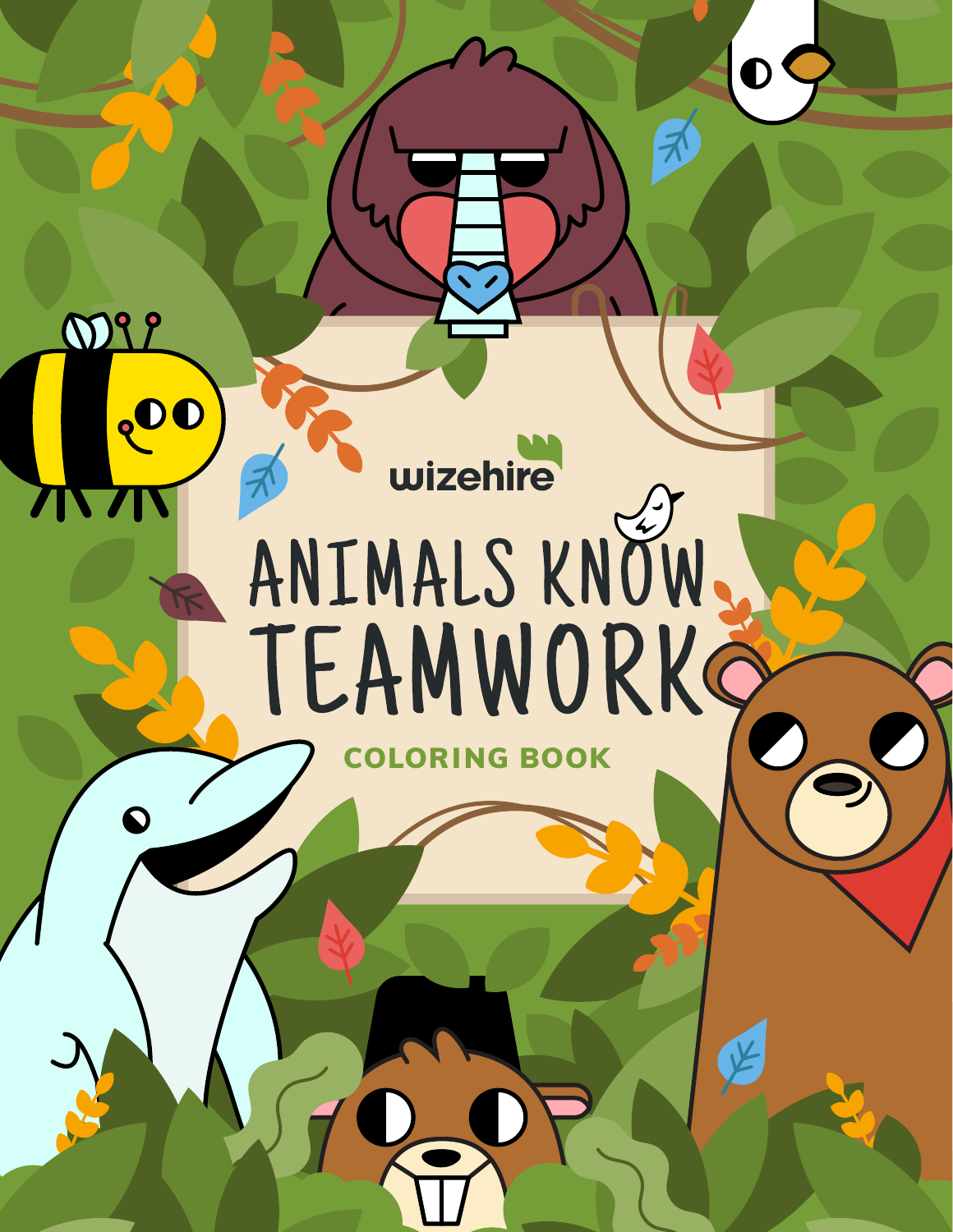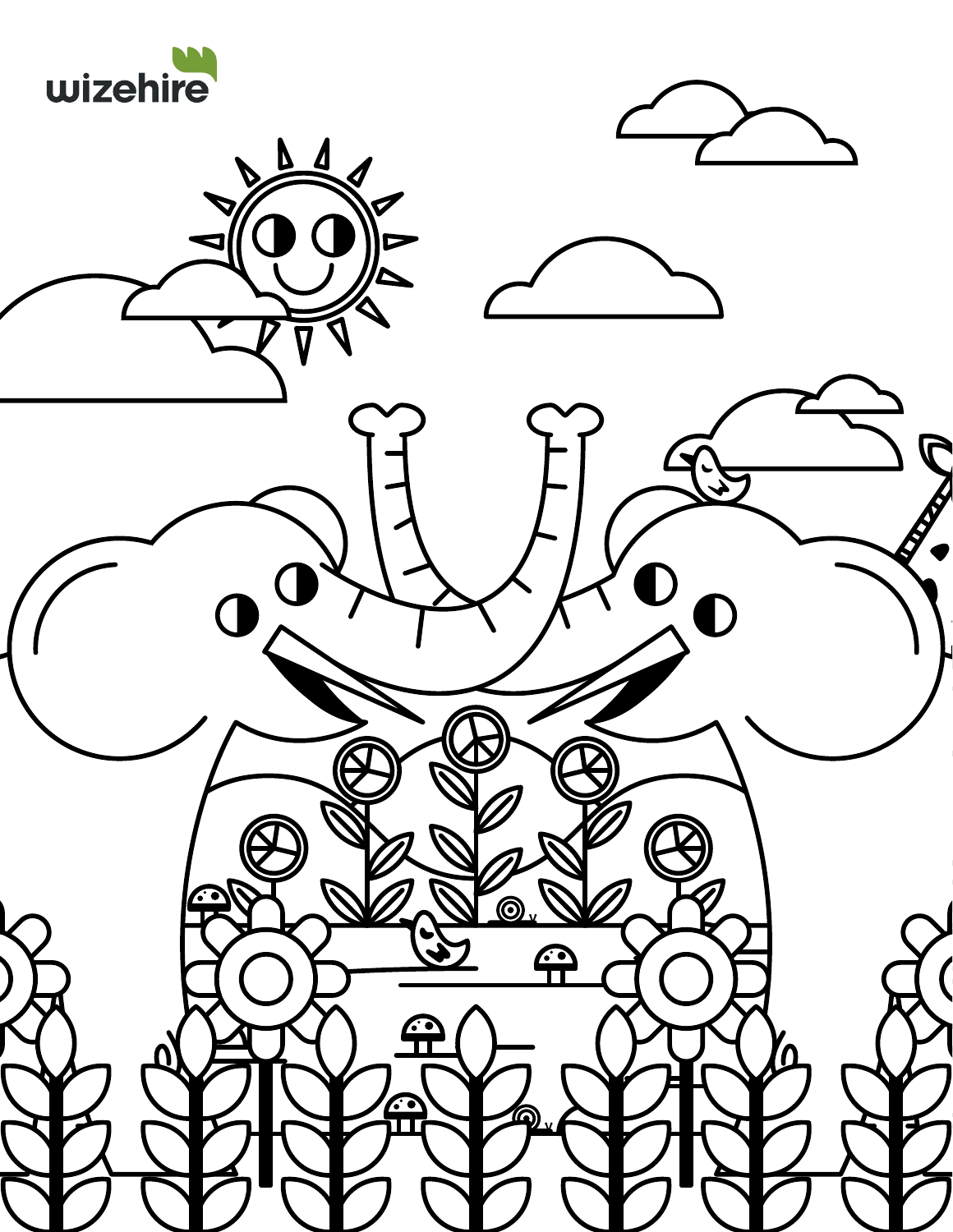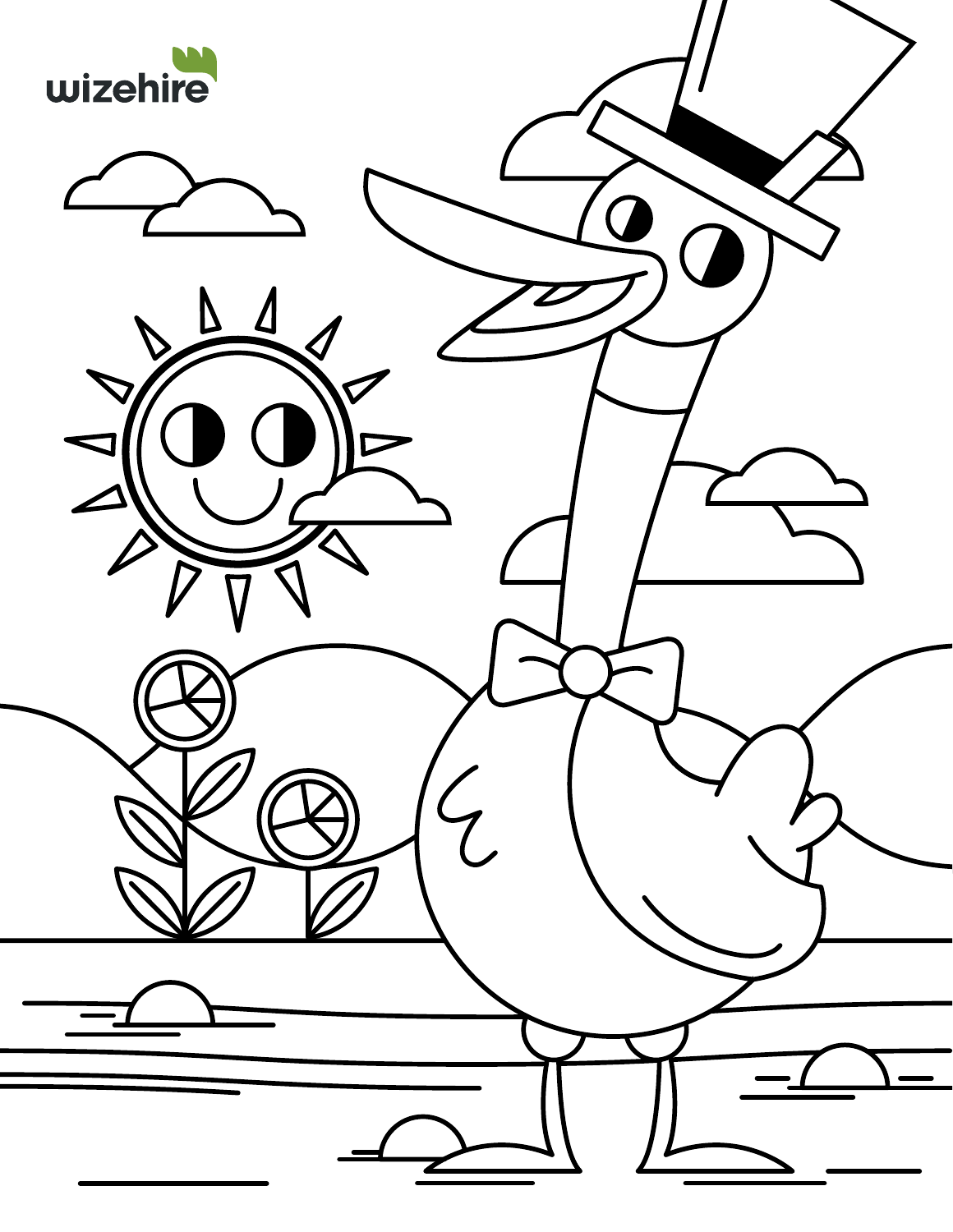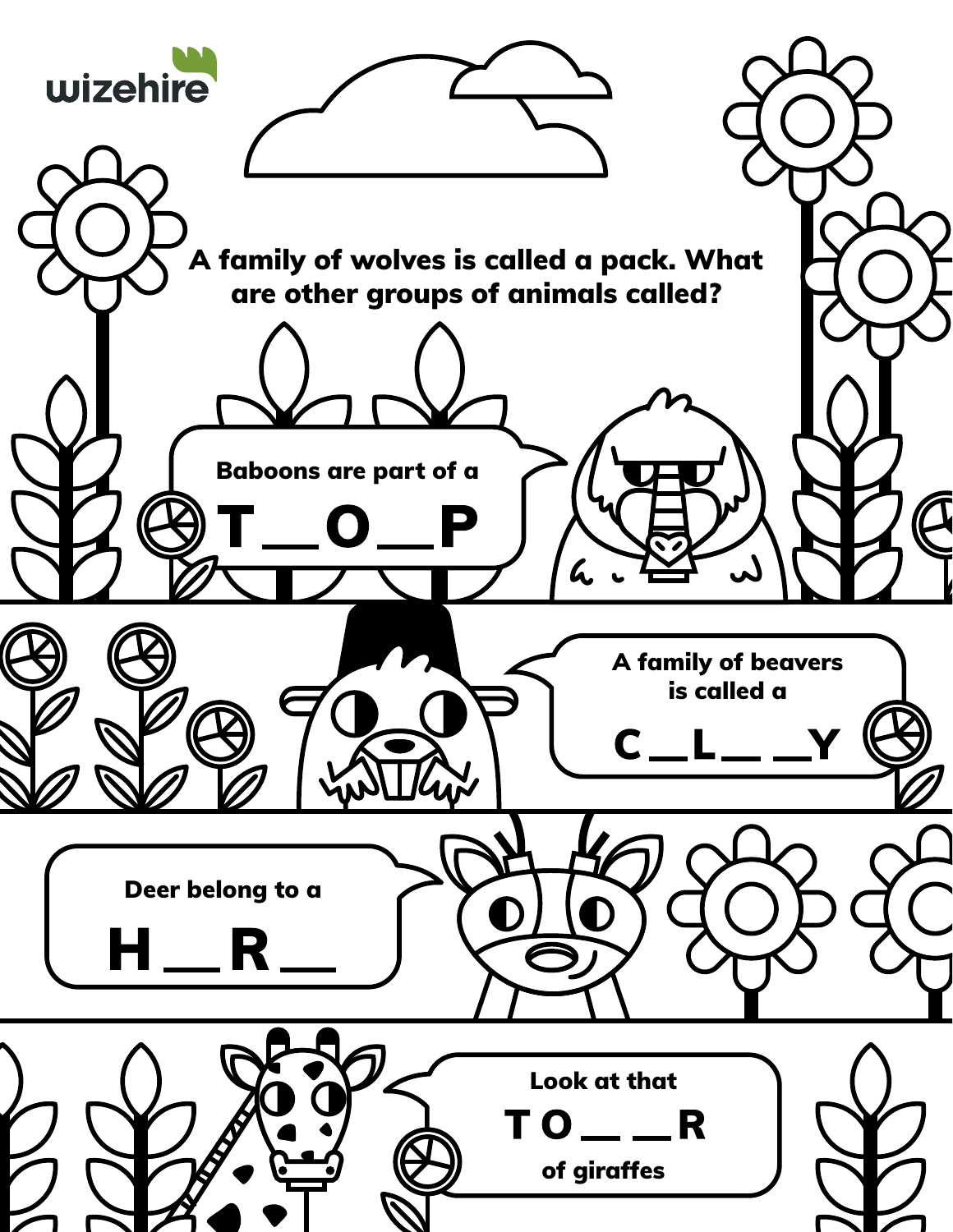| wizehire<br>$\bullet$ |                         |                           | $\begin{matrix}0\\0\end{matrix}$  |              | oo<br>O                                        | $\bullet$<br>$\overline{O}$        |                |                                         |              |              |   | $\frac{0}{0}$ |  |
|-----------------------|-------------------------|---------------------------|-----------------------------------|--------------|------------------------------------------------|------------------------------------|----------------|-----------------------------------------|--------------|--------------|---|---------------|--|
|                       |                         |                           | <b>Clarity</b><br><b>Talking</b>  |              | Find words specific to<br>communication below. | <b>Action</b><br><b>Listening</b>  |                | <b>Respect</b><br><b>Teamwork</b>       |              |              | Ö |               |  |
|                       |                         |                           | <b>Confidence</b><br><b>Touch</b> | $\mathbf{o}$ |                                                | <b>Explaining</b><br><b>Memory</b> |                | <b>Eye Contact</b><br><b>Expression</b> |              |              |   |               |  |
|                       | Q                       | X                         | Е                                 |              | <b>COW</b>                                     | P                                  | A              |                                         | X            | C            |   | oo            |  |
|                       | $\overline{\mathsf{U}}$ | T                         | Y                                 |              | B                                              | Y                                  | E              | F                                       | $\mathbf O$  | X            |   |               |  |
|                       | $\mathbf O$             | A                         | Е                                 | A            | $\mathbf 0$                                    | G                                  | L              | W                                       | A            | D            |   |               |  |
|                       | E                       | L                         | Q                                 | R            | Е                                              | S                                  | P              | E                                       | $\mathbf C$  | T            |   |               |  |
|                       | Y                       | K                         | Z                                 | п            | X                                              | $\mathbf O$                        | $\mathbf{I}$   | S                                       | $\mathbf O$  | E            |   |               |  |
|                       | Е                       | F                         | U                                 |              | Z                                              | B                                  | K              | S                                       | F            | А            |   |               |  |
|                       | C                       | $\boldsymbol{\mathsf{X}}$ | D                                 | Y            | $\mathbf O$                                    | Е                                  | E              | N                                       | $\mathbf{I}$ | M            |   |               |  |
|                       | $\mathbf O$             | N                         | P                                 | Y            | $\mathbf V$                                    | $\mathbf U$                        | G              | $\mathsf{J}$                            | D            | W            |   |               |  |
|                       | N                       | $\mathbf{o}$              | $\mathbf{Z}$                      | $\mathbf R$  | $\mathsf{R}$                                   | Y                                  | $\mathbf C$    | $\mathbf R$                             | E            | $\mathbf 0$  |   |               |  |
|                       | T                       | $\mathbf{I}$              | $\mathbf K$                       | $\mathbf B$  | E                                              | $\mathbf O$                        | G              | $\mathsf H$                             | N            | $\mathsf{R}$ |   |               |  |
|                       | $\blacktriangle$        | T                         | $\mathbf{o}$                      | $\mathbf V$  | W                                              | $\mathsf{s}$                       | $\mathbf M$    | $\blacktriangle$                        | $\mathbf C$  | K            |   |               |  |
| $\bullet$             | $\mathbf C$             | $\mathbf C$               | $\mathbf 0$                       | $\mathbf B$  | M                                              | A                                  | $\mathsf{s}$   | E                                       | E            | X            |   |               |  |
|                       | T                       | $\blacktriangle$          | $\mathbf{L}$                      | K            | $\mathbf{I}$                                   | $\mathbf N$                        | G              | $\mathbf{I}$                            | M            | D            |   |               |  |
|                       | $\mathbf 0$             | H                         | E                                 | L            | $\mathsf P$                                    | X                                  | $\mathbf B$    | H                                       | $\mathbf O$  | $\mathbf S$  |   |               |  |
|                       | L                       | $\mathbf{I}$              | $\mathbf S$                       | T            | E                                              | N                                  | $\blacksquare$ | N                                       | G            | N            |   |               |  |
|                       | G                       | N                         | $\mathbf{I}$                      | N            | $\mathbf{I}$                                   | $\blacktriangle$                   | L              | P                                       | X            | E            |   |               |  |
|                       |                         |                           |                                   |              |                                                |                                    |                |                                         |              |              |   |               |  |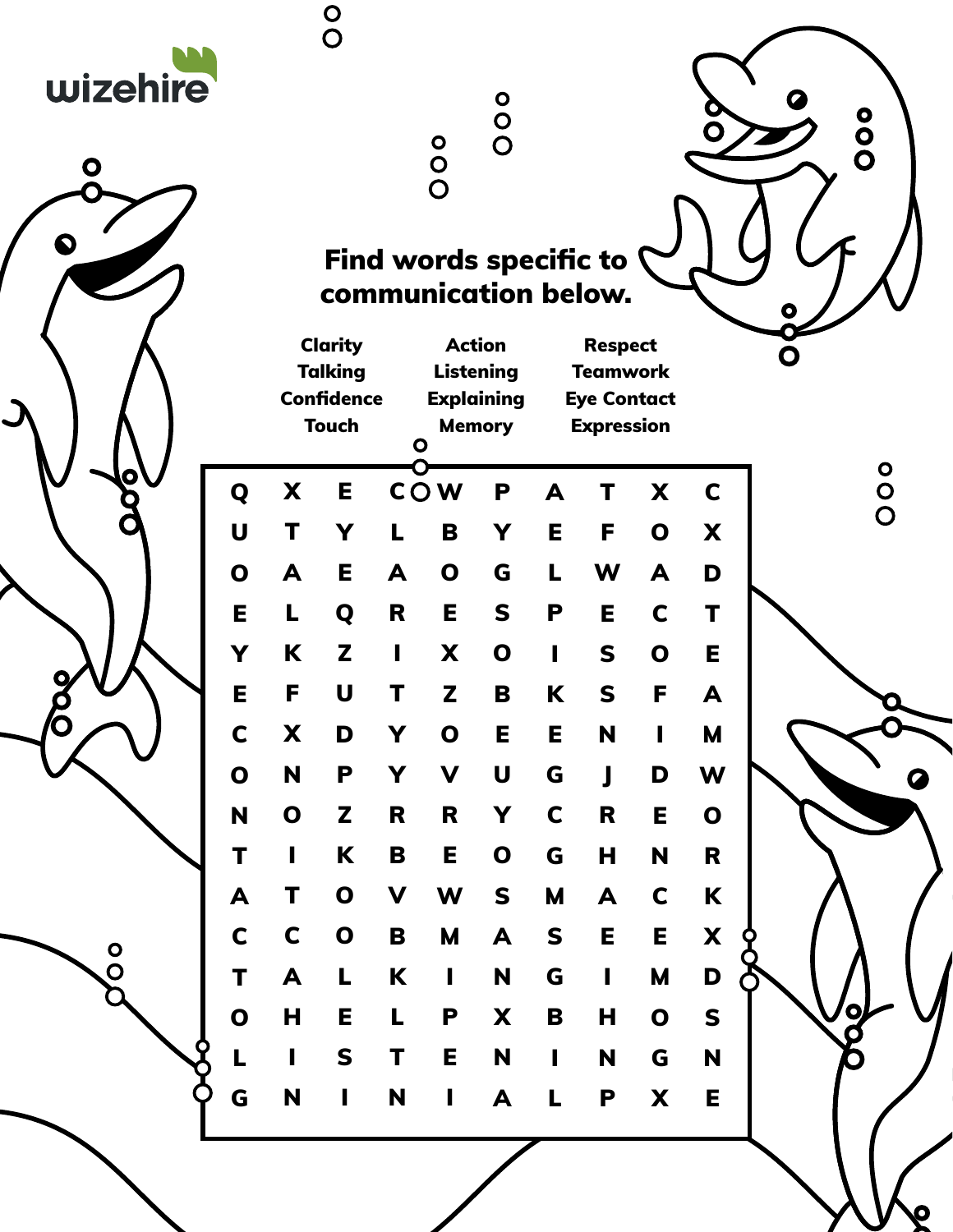





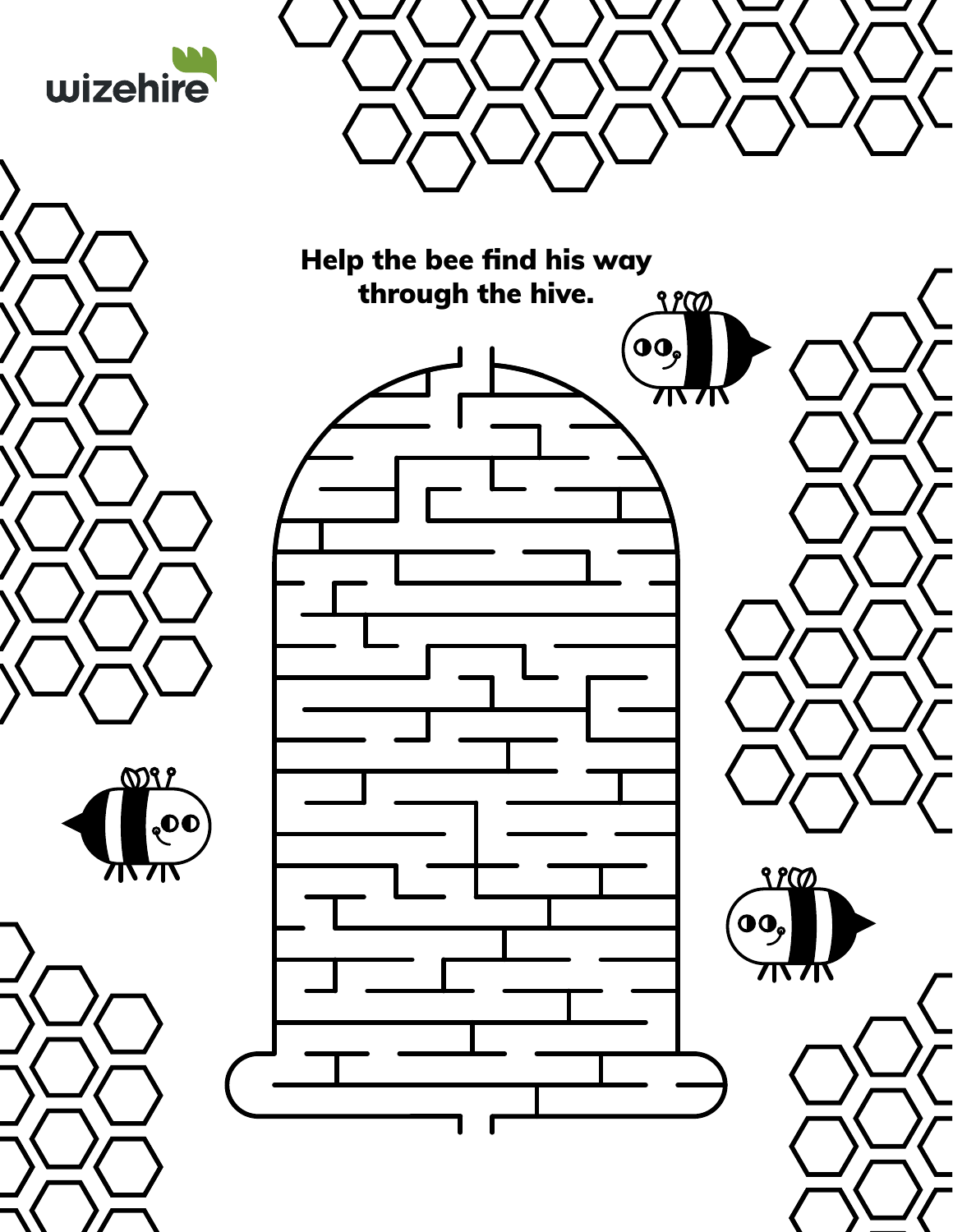